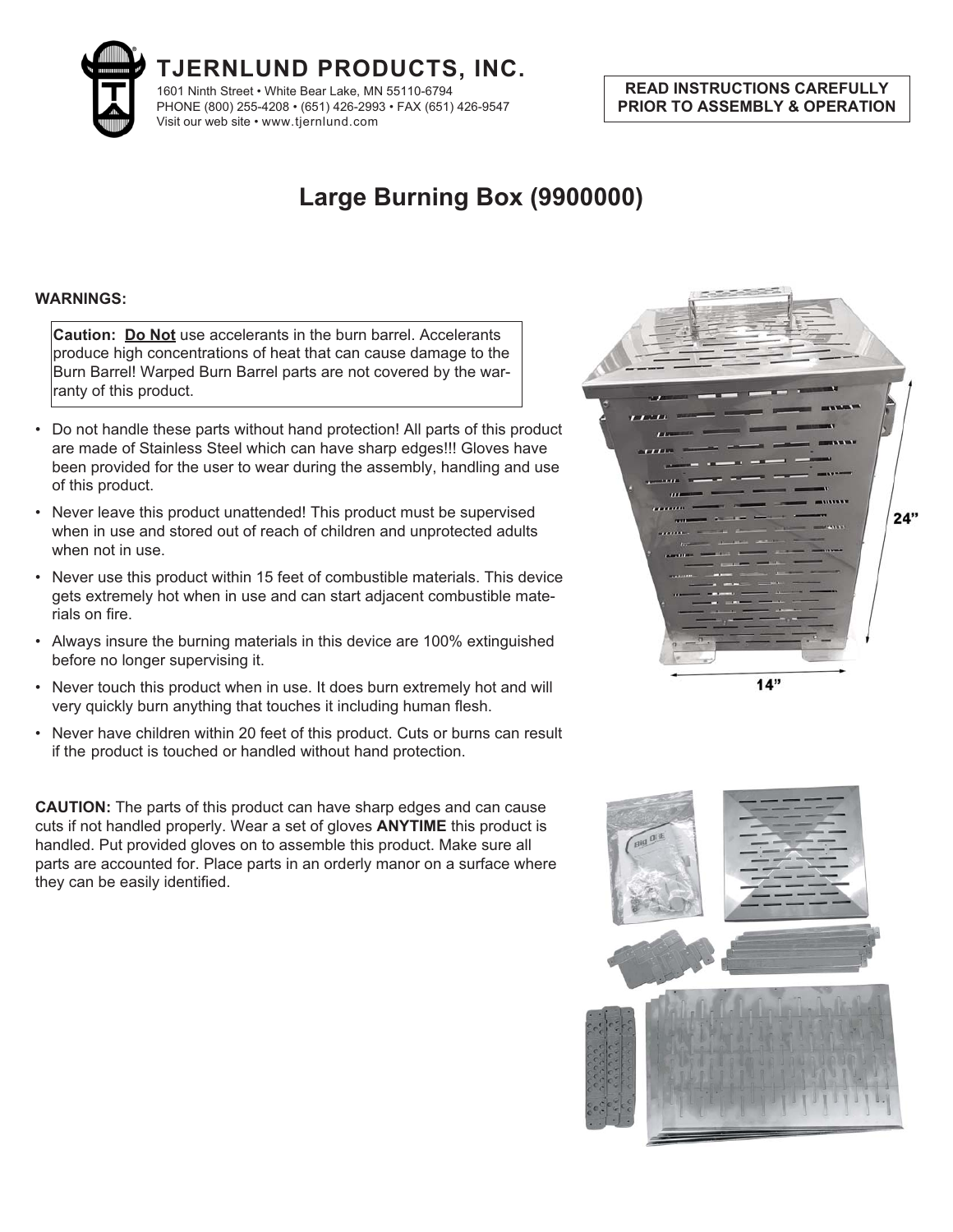Fasten the (4) side panels together using a drill with 1/4" nut runner bit and a 11/32" nut driver or wrench to hold nut on inside, install (5) of the 3/8" X 8-32 stainless bolts and nuts down each corner.

Locate the (4) feet and form the tabs on the feet as shown. The tabs should be formed up and should be about 90 degrees from the base foot.

Locate the bottom of the Burning Box by identifying the mounting holes for the feet. Position the Burning Box with the bottom side of the Box facing up as shown. Position the feet and mount them in place.

Locate the (4) Burning Material Support Brackets and form the tabs using a pliers as shown. Install the first (2) support brackets into the Box as shown using the holes furthest away from the feet. The (2) brackets are to be mounted side by side from each other and run parallel across the box.